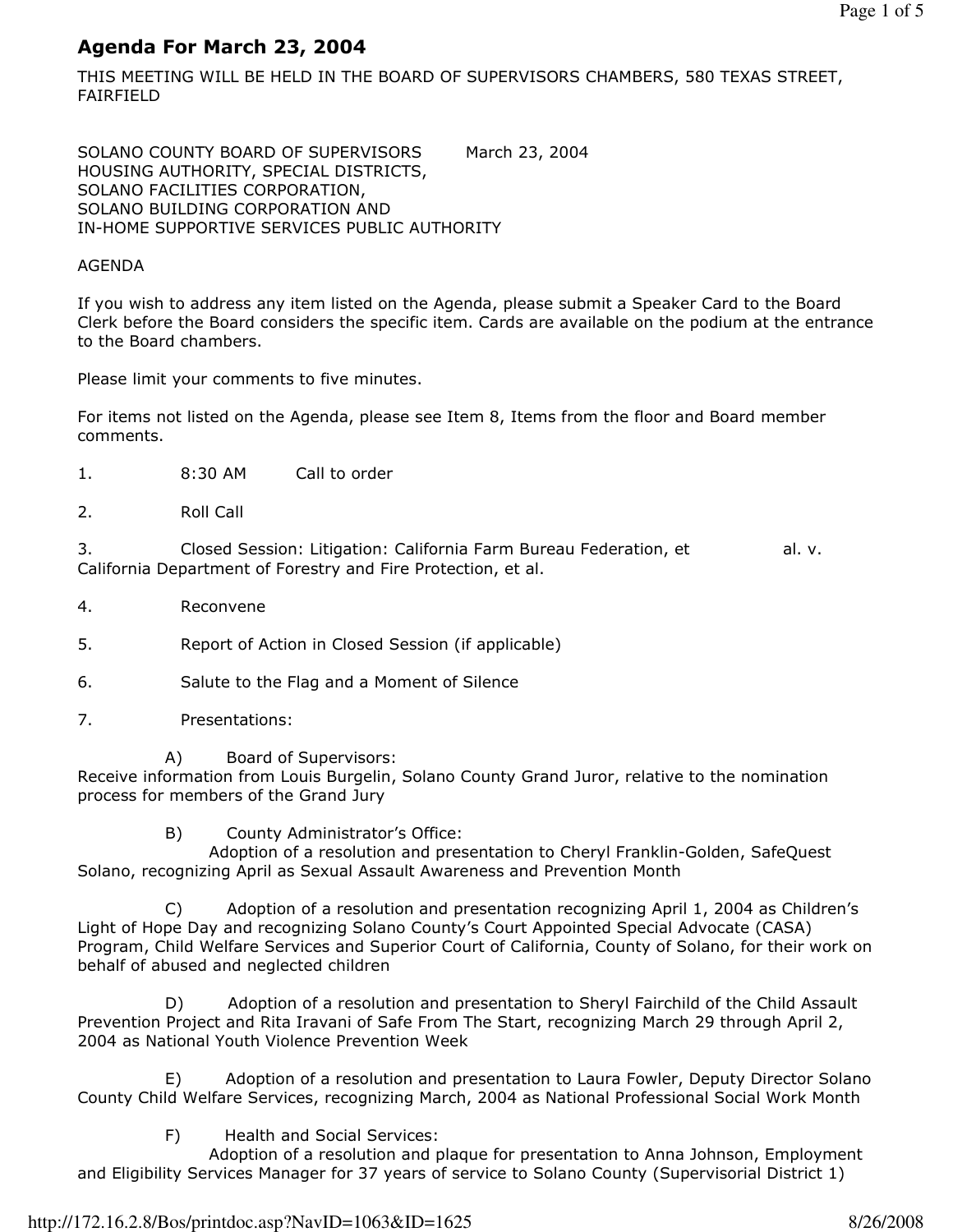### 8. Items from the floor and Board member comments

 This is your opportunity to address the Board on a matter not listed on the Agenda, but it must be within the subject matter jurisdiction of the Board. Please submit a Speaker Card before the first speaker is called and limit your comments to five minutes.

- 9. Additions to or Deletions from the Agenda 10. Public Comment on Consent Calendar
	-

Each speaker shall have 5 minutes to address any or all items on the Consent Calendar.

- 11. Approval of the Agenda
- 12. Approval of Consent Calendar

The Board considers all matters listed under the Consent Calendar to be routine and will adopt them in one motion. There will be no discussion on these items before the Board votes on the motion unless Board members request specific items be discussed and/or removed from the Consent Calendar.

### CONSENT CALENDAR

### GENERAL GOVERNMENT

13. Clerk of the Board of Supervisors:

Approval of Minutes: Board of Supervisors February 24, 2004 and March 9, 2004; In-Home Supportive Services Public Authority March 9, 2004; Rural North Vacaville Water District March 9, 2004

14. County Administrator's Office:

 Approval of a resolution to increase the Solano County Assessment Appeals Board (AAB) regular full day compensation rate to \$200 per day; add a new rate of \$400 per consecutive full day to compensate AAB members for additional days spent hearing complex assessment appeals; add a new \$25 per hour rate for AAB member time spent on document review and preparation for complex appeals cases

### 15. Auditor-Controller:

 Accept the audit report of the Inmate Welfare Fund for the fiscal years ended June 30, 2003 and 2002

# 16. Human Resources:

Approval of an amendment to the agreement with California Industrial Hygiene Services increasing the amount by \$15,000 for a new total not to exceed \$90,000 to conduct indoor air quality investigations or investigate chemical hazards; authorize the Director of Human Resources to execute the amendment

# 17. Registrar of Voters:

Approve certification and results of the Presidential Primary Election, held on March 2, 2004

# 18. Treasurer-Tax Collector-County Clerk:

 Adopt a resolution delegating investment authority to the Treasurer-Tax Collector-County Clerk for a period of one year

# HEALTH AND SOCIAL SERVICES

19. Health and Social Services:

 A) Approval of a resolution amending the Allocation List to delete 1.0 FTE Chief Deputy Public Administrator/Public Guardian/Public Conservator and add 1.0 FTE Social Services Supervisor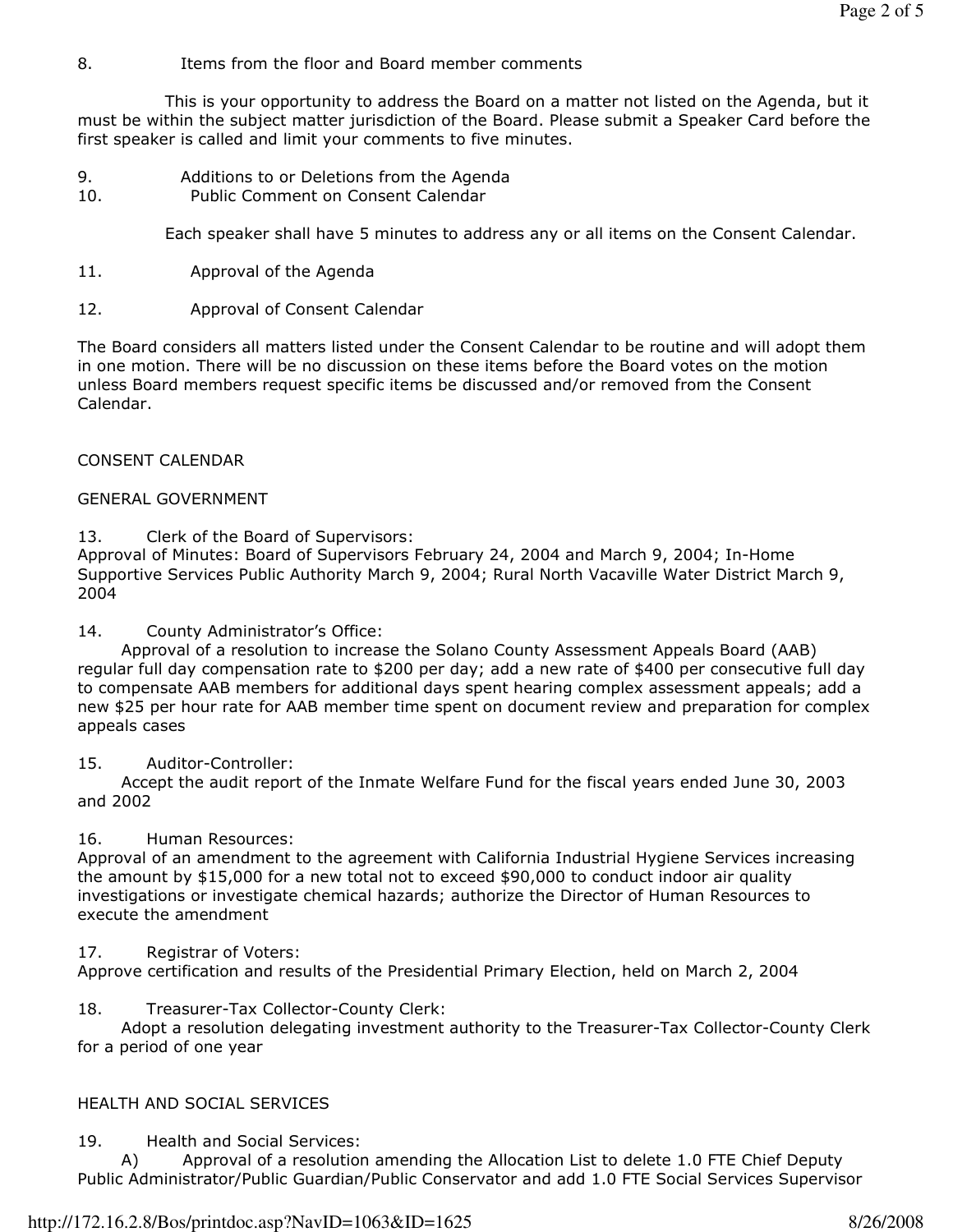in the Older and Disabled Adult Services Division

 B) Authorize the Solano County Substance Abuse Administrator to sign the California Department of Alcohol and Drug Programs Safe and Drug Free Schools and Communities Grant Agreement in the amount of \$592,589 for the period of September 1, 2003 through August 31, 2006

 C) Approval of agreements with Vallejo City Unified School District in the amount of \$148,569 and Vallejo Community Consortium in the amount of \$302,865, both for the period of April 1, 2004 through August 31, 2006 to implement It's Working Program for reduction of access to tobacco and alcohol; approval to add FY2003/04 Unanticipated Revenue funds in the amount of \$61,000 to the FY2003/04 Budget (4/5 vote required)

#### CRIMINAL JUSTICE

20. District Attorney:

 A) Approval of an amendment to the Allocation List adding 1.0 FTE Clerical Operations Supervisor and deleting 1.0 FTE Legal Secretary

 B) Adoption of a resolution renewing the contract with the State Board of Control, Victim Compensation and Government Claims Board in the amount of \$70,125 for FY2004/05 to assist the Victims of Crime Program in obtaining dispositional information for the State

LAND USE/TRANSPORTATION: None

OTHER: None SPECIAL DISTRICTS GOVERNED BY THE BOARD OF SUPERVISORS:

21. East Vallejo Fire Protection District: Hold Quarterly Meeting: No business to conduct

### SCHEDULED CALENDAR

- 22. Rescheduled Consent Items: (Items pulled from Consent Calendar above)
- A) E)
- B) F)
- C) G)
- D) H)

SPECIAL DISTRICTS GOVERNED BY THE BOARD OF SUPERVISORS:

In-Home Supportive Services Public Authority

23. Health and Social Services:

 Receive a report from the In-Home Supportive Services Public Authority Advisory Committee on the Public Authority's first year of operations

### HEALTH AND SOCIAL SERVICES

24. Health and Social Services:

A) Conduct a noticed/published hearing to consider approval of recommendation of the Health and Services Department to reduce service levels in Public Health and Family Health Services; approve an amendment to the Allocation List to delete 20.25 FTE positions as a result of the proposed reductions

B) Receive an update on the process to establish a dental clinic in Vallejo; consider recommendations to delay implementation due to budget uncertainties; consider including a dental clinic in the facility planning for the Tuolumne Street campus

GENERAL GOVERNMENT: None

CRIMINAL JUSTICE: None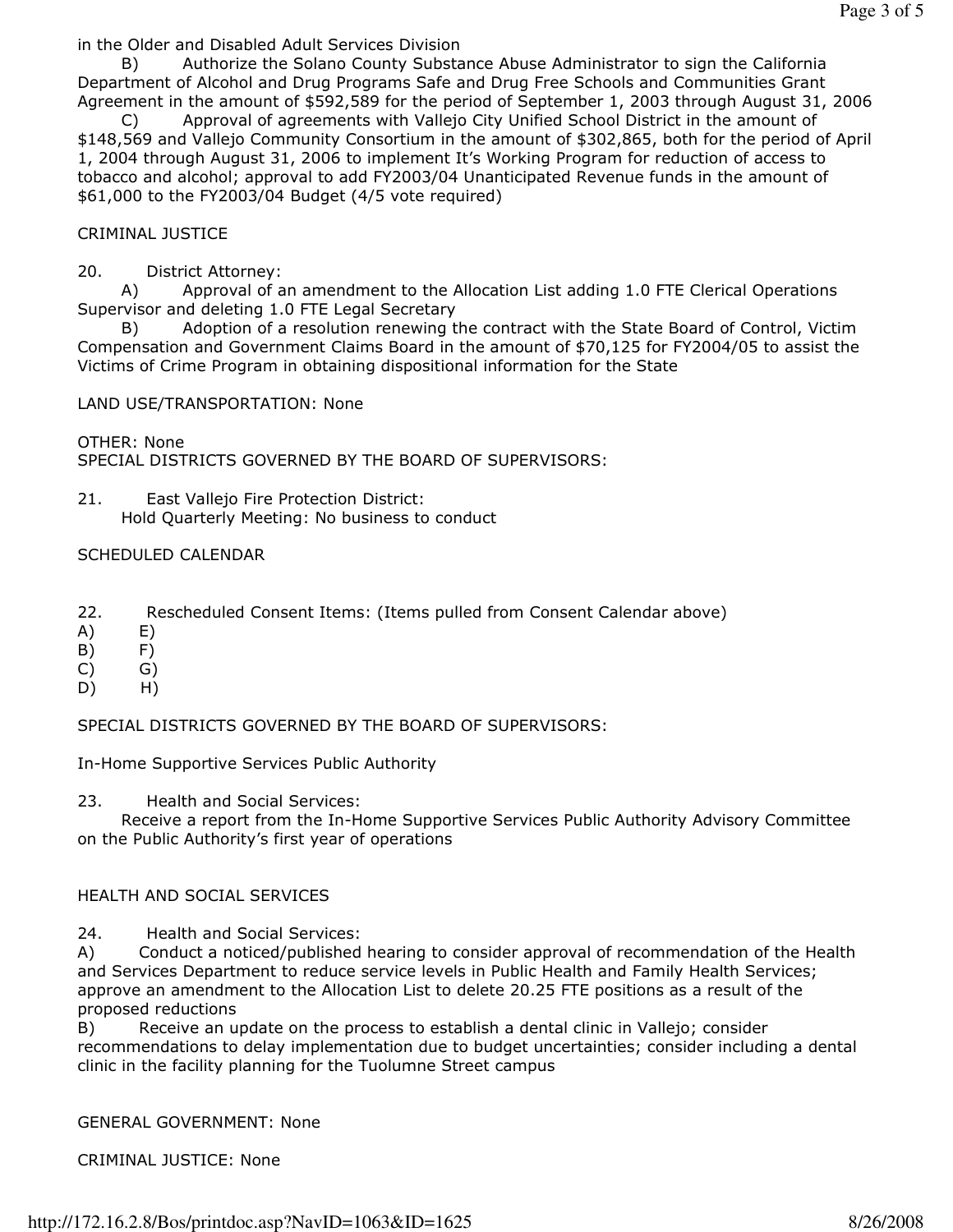### LAND USE/TRANSPORTATION: None

#### OTHER: None

### MISCELLANEOUS ITEMS

- 25. Appointments/Resignations to Boards and Commissions: None
	- A) Board of Supervisors: Reappointment of Michael J. Rogers to the Area 4 Board on Developmental Disabilities
	- B) Board of Supervisors: Reappointment of Sheila Grant to the Animal Care Advisory Committee (District 3)

26. Adjourn to: Special Joint Meeting of the Napa , Solano, Sonoma Counties Board of Supervisors, Friday, March 26, 2004, 3:30 p.m., Napa City-County Library, 580 Coombs Street, Napa; Special Meeting of the Board of Supervisors, Tuesday, March 30, 2004, 9:00 a.m., Nut Tree Airport Conference Room, 301 County Airport Road, Vacaville

### MEETING CALENDAR

| 3/24                                                      | 4:00 p.m.                         | Local Mental Health Board, 275 Beck Ave., FF                    |  |  |
|-----------------------------------------------------------|-----------------------------------|-----------------------------------------------------------------|--|--|
| 3/25                                                      | 6:30 p.m.                         | Delta Protection Commission, Jean Harvie Community Center,      |  |  |
| 14273 River Road, Walnut Grove                            |                                   |                                                                 |  |  |
| 3/26                                                      | 3:30 p.m.                         | Special Joint Meeting Board of Supervisors of Napa, Solano,     |  |  |
|                                                           |                                   | Sonoma Counties, Napa City-County Library, 580 Coombs St., Napa |  |  |
| 3/30                                                      | 9:00 a.m.                         | Special Meeting Board of Supervisors, Nut Tree Airport          |  |  |
| Conference Room, 301 County Airport Rd, VV                |                                   |                                                                 |  |  |
| 3/30                                                      | 5:30 p.m.                         | Vallejo Sanitation and Flood Control,                           |  |  |
| 555 Santa Clara St., Vallejo                              |                                   |                                                                 |  |  |
| 4/1                                                       | $10:00$ a.m.                      | Solano County Zoning Administrator, Environmental               |  |  |
| Management, 470 Chadbourne Rd., 2nd Floor, FF             |                                   |                                                                 |  |  |
| 4/1                                                       | 1:00 p.m.                         | BCDC, MetroCenter Auditorium, 101 Eighth St., Oakland           |  |  |
| 4/1                                                       | 7:00 p.m.                         | Solano County Planning Commission, Board of Supervisors         |  |  |
| Chambers, 580 Texas St., FF                               |                                   |                                                                 |  |  |
| 4/6                                                       | 9:00 a.m.                         | Board of Supervisors, Board Chambers, 580 Texas St., FF         |  |  |
| 4/6                                                       | 6:30 p.m.                         | Solano County Children and Families Commission, 2101 Courage    |  |  |
| Dr., Health & Human Services Center Multipurpose Room, FF |                                   |                                                                 |  |  |
| 4/6                                                       | 6:30 p.m.                         | Solano County SIDS Advisory Committee, 300 Hospital Drive,      |  |  |
|                                                           | Executive Conference Rm., Vallejo |                                                                 |  |  |
| 4/7                                                       | $9:30$ a.m.                       | BAAQMD, 939 Ellis St., San Francisco                            |  |  |
| 4/7                                                       | Noon                              | Childrens Alliance, Joseph Nelson Community Center, Suisun      |  |  |
| 4/7                                                       | 1:00 p.m.                         | ABAG Regional Planning Committee, MetroCenter Auditorium,       |  |  |
| 101 Eighth St., Oakland                                   |                                   |                                                                 |  |  |
| 4/8                                                       | 7:00 p.m.                         | Solano County Aviation Advisory Commission/Airport Land Use     |  |  |
| Commission, Nut Tree Airport, Vacaville                   |                                   |                                                                 |  |  |
| 4/8                                                       | 7:00 p.m.                         | Solano County Water Agency, 508 Elmira Rd., Vacaville           |  |  |
| 4/9                                                       | 9:00 a.m.                         | Local Task Force for Integrated Waste Management, Fairfield-    |  |  |
| Suisun Sewer District Office, 1010 Chadbourne Rd., Suisun |                                   |                                                                 |  |  |
| 4/13                                                      | 9:00 a.m.                         | Board of Supervisors, Board Chambers, 580 Texas St., FF         |  |  |
| 4/13                                                      | 4:00 p.m.                         | Maternal, Child, and Adolescent Health Advisory Board, 275      |  |  |
| Beck Ave., Conf. Rm. 1, FF                                |                                   |                                                                 |  |  |
| 4/14                                                      | 9:00 a.m.                         | Yolo-Solano Air Quality Management District, 1947 Galileo       |  |  |
| Court, Suite 103, Davis                                   |                                   |                                                                 |  |  |
| 4/14                                                      | 6:00 p.m.                         | Alcohol and Drug Advisory Board, 2101 Courage Dr., FF           |  |  |
| 4/14                                                      | 6:00 p.m.                         | Solano Transportation Authority Board, Suisun City              |  |  |
| Hall, 701 Civic Center Blvd., Suisun                      |                                   |                                                                 |  |  |
| 4/14                                                      | 6:15 p.m.                         | Solano County Fair Board of Directors, Administration Building, |  |  |